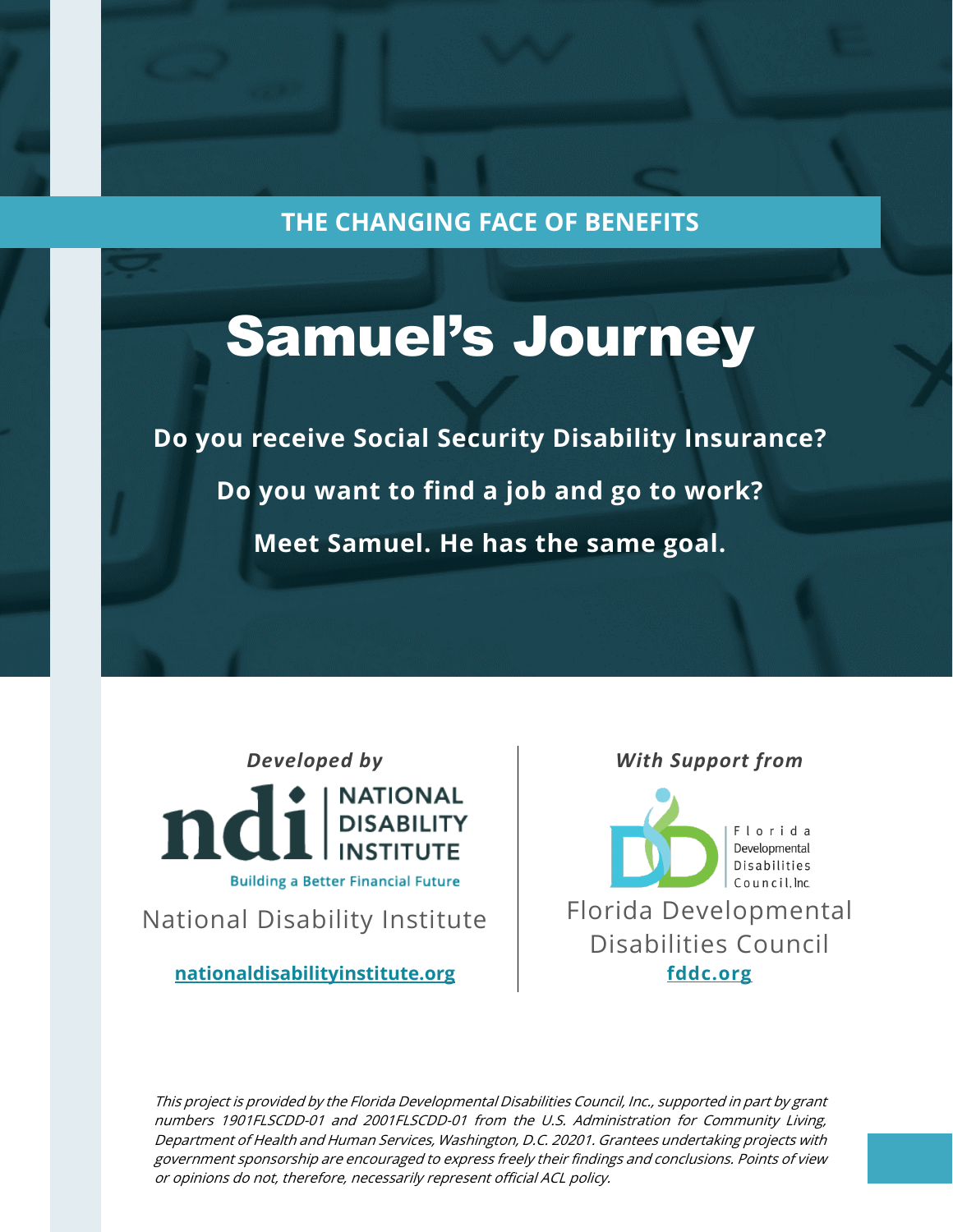

## How to Use this Workbook

#### **This guide will provide you with key information on what you need to know when you go to work.**

#### **Follow along as you meet Samuel as he goes to work.**

- $\checkmark$  This supplemental workbook should be used with the Changing Face of Benefits workbook that can be found at: **[nationaldisabilityinstitute.org/classes/](https://www.nationaldisabilityinstitute.org/classes/changing-face-of-benefits-florida/) [changing-face-of-benefits-florida](https://www.nationaldisabilityinstitute.org/classes/changing-face-of-benefits-florida/)**
- $\checkmark$  The Changing Face of Benefits workbook will provide you with more in-depth information and will also provide definitions to key words and examples of services Samuel accessed on his road to finding a job.

Samuel's Journey will highlight key terms (in bold print) and provide definitions of each in the back of the workbook. This workbook will also give you the chance to take notes and to include your journey as well.

Before we get started with Samuel's Journey, let's look at some key words that we need to know.

You may have heard people talk about SSA, SSDI, SSI, SGA or Social Security work incentives and wondered, "what do each of these mean?"

#### **SSA (Social Security Administration)**

SSA is an abbreviation for Social Security Administration.

#### **SSDI (Social Security Disability Insurance)**

SSDI is one of two Social Security programs that gives some people with disabilities a monthly payment and Medicare. The other program is SSI.

It's important to know whether you receive SSDI or SSI or both (SSDI and SSI). To find out, you can look at the letters you have received from SSA, establish an online account at **<https://www.ssa.gov/myaccount/>** or call your local SSA office or the Social Security National Call Center at 1-800-772-1213.

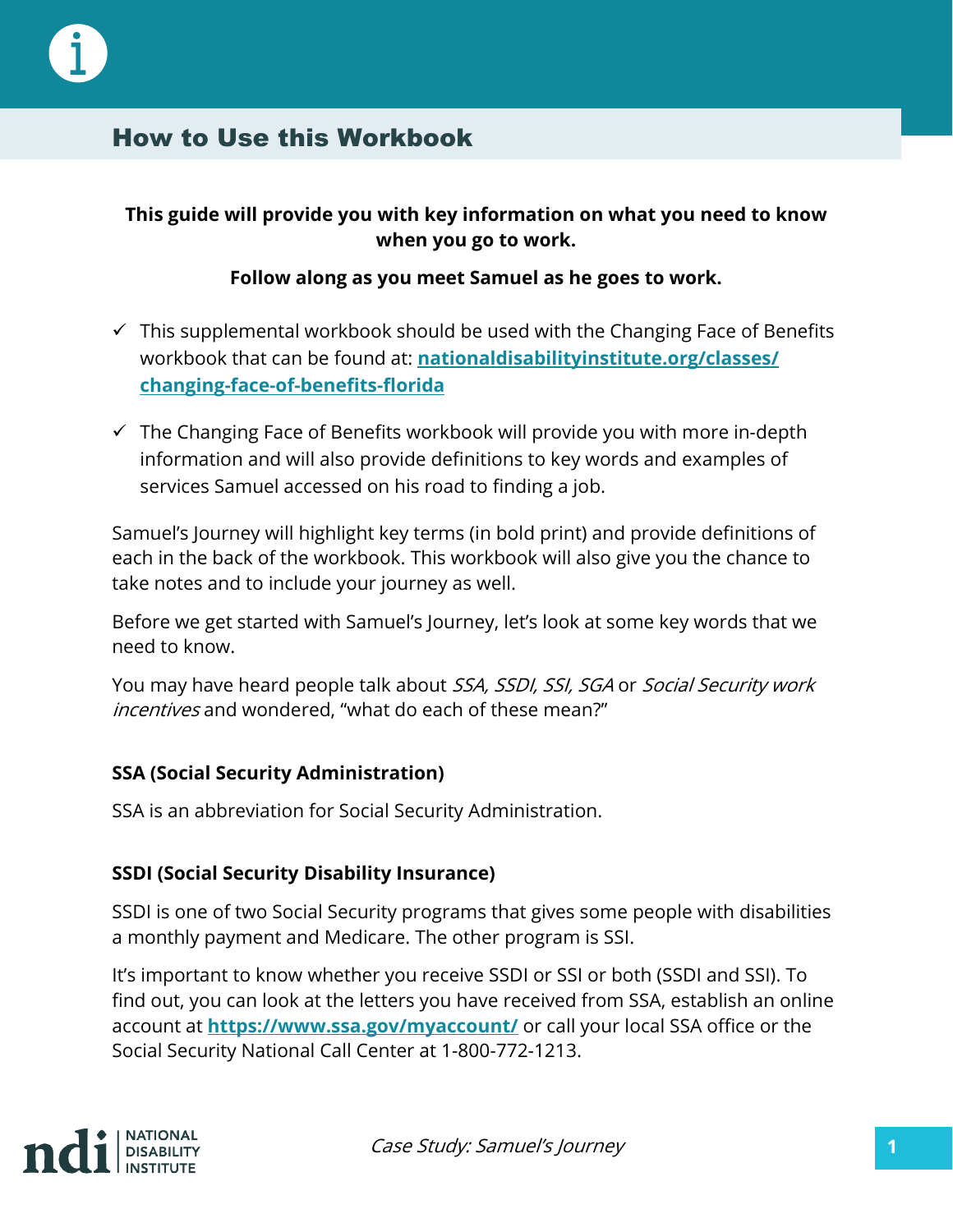#### **SSI (Supplemental Security Income)**

SSI is one of two Social Security programs that gives some people with disabilities a monthly payment and Medicaid. The other program is SSDI.

It's important for you to know whether you receive SSI or SSDI or both (SSI and SSDI). To find out, you can look at the letters you have received from SSA, establish an online account at **<https://www.ssa.gov/myaccount/>** or call your local SSA office or the Social Security hotline at 1-800- 772-1213.

#### **SGA (Substantial Gainful Activity)**

SSA uses the term Substantial Gainful Activity (SGA) to describe a level of work activity and earnings. It is "substantial" if it involves doing physical or mental activities or both. It does not have to be done on a fulltime basis; part-time work may also be SGA. SSA considers work activity to be gainful if the work activity is:

- Work performed for pay or profit; or
- Work of a nature generally performed for pay or profit; or
- Work intended for profit, whether or not a profit is realized.

#### **Social Security Administration**

The Social Security Administration is the U.S. federal agency that manages the Social Security Disability Insurance (SSDI) and Supplemental Security Income (SSI) programs.

#### **Work Incentive**

Work incentives are also called employment support programs or work supports and are special rules to assist you in your efforts to become self-sufficient through work. They protect your monthly payment and medical benefits while you work. If benefits end because of work and you have to stop working later, these supports can make it easy to begin receiving benefits again.

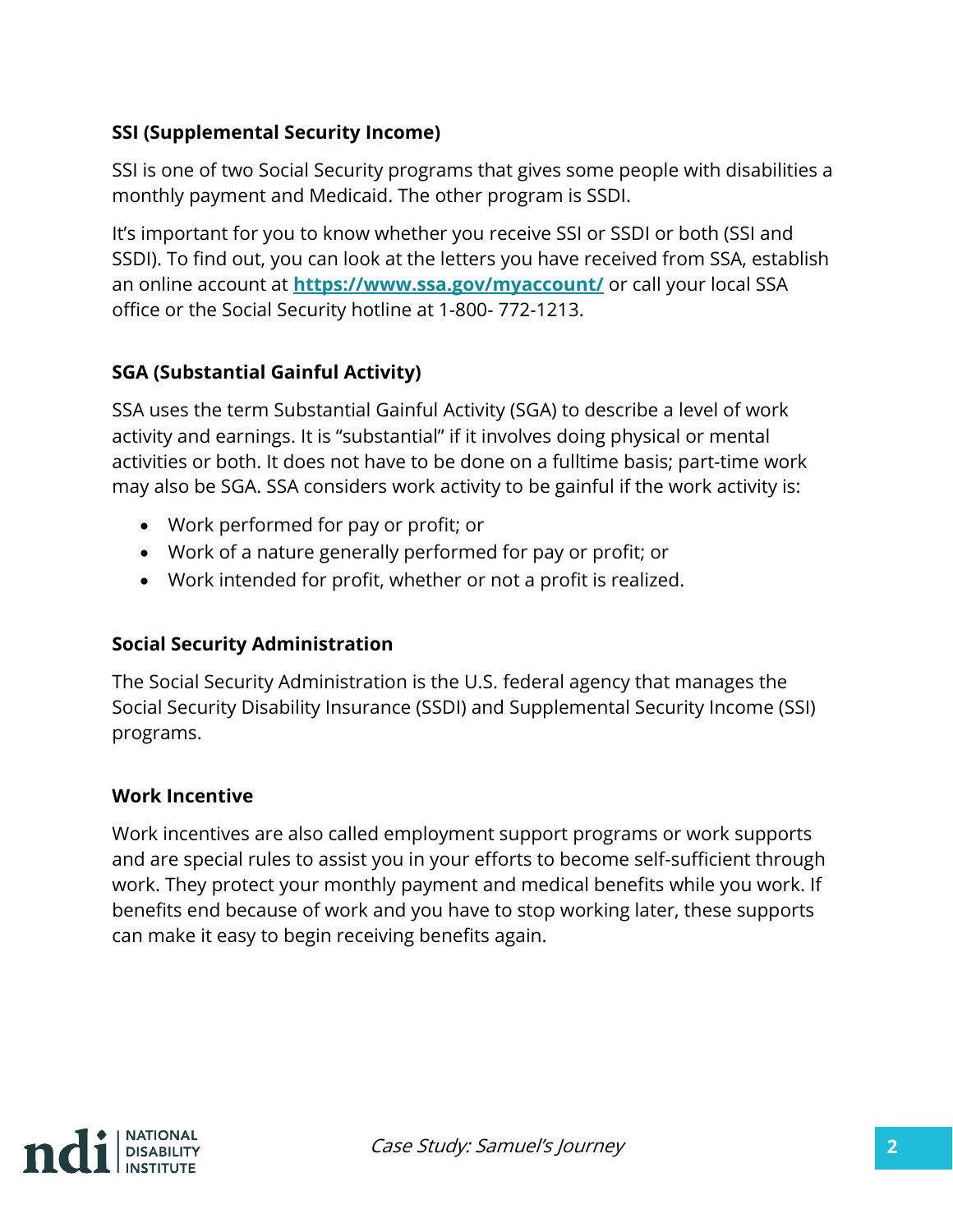## Meet Samuel

#### Hi, I'm Samuel.

I'm 32 years old.

I live with my mom in St. Petersburg, Florida.

I have cerebral palsy.

I also have goals for myself.

I want to find a job and I want to live in an apartment on my own or with a friend.

I wasn't sure where to start, so I talked to my mom. She helped me call the **Agency for Persons with Disabilities** to find out where to get help.



The woman I spoke to said there were two places that I could go to for help: CareerSource Florida and Vocational Rehabilitation.

I visited CareerSource Florida in St. Petersburg with my mom. We spoke to Mr. Pope, who showed me around the career center. There were computers and classrooms and lots of people who were also looking for jobs.

Mr. Pope asked me what kind of job I wanted, and we talked about some of the things I might do at work and whether I would need help to do those job duties.

Mr. Pope also talked to me about how earning money might change how much money I get as a monthly **SSDI benefit**. I'll tell you more about that soon.

Mr. Pope said that I could come to the career center to look for jobs and take classes, but that I should also meet with **Vocational Rehabilitation**.

A few days later, my mom and I went to **Vocational Rehabilitation (VR)** and met with Ms. Smith. We've been meeting with her for a while now. Ms. Smith had me do a test, and then I signed a work plan that shows what kind of job I want and what Ms. Smith will do to help me.

The first thing Ms. Smith did to help me was to have me meet with Mr. Gray at Goodwill. Mr. Gray is my Employment Consultant. He is going to help me find a job.

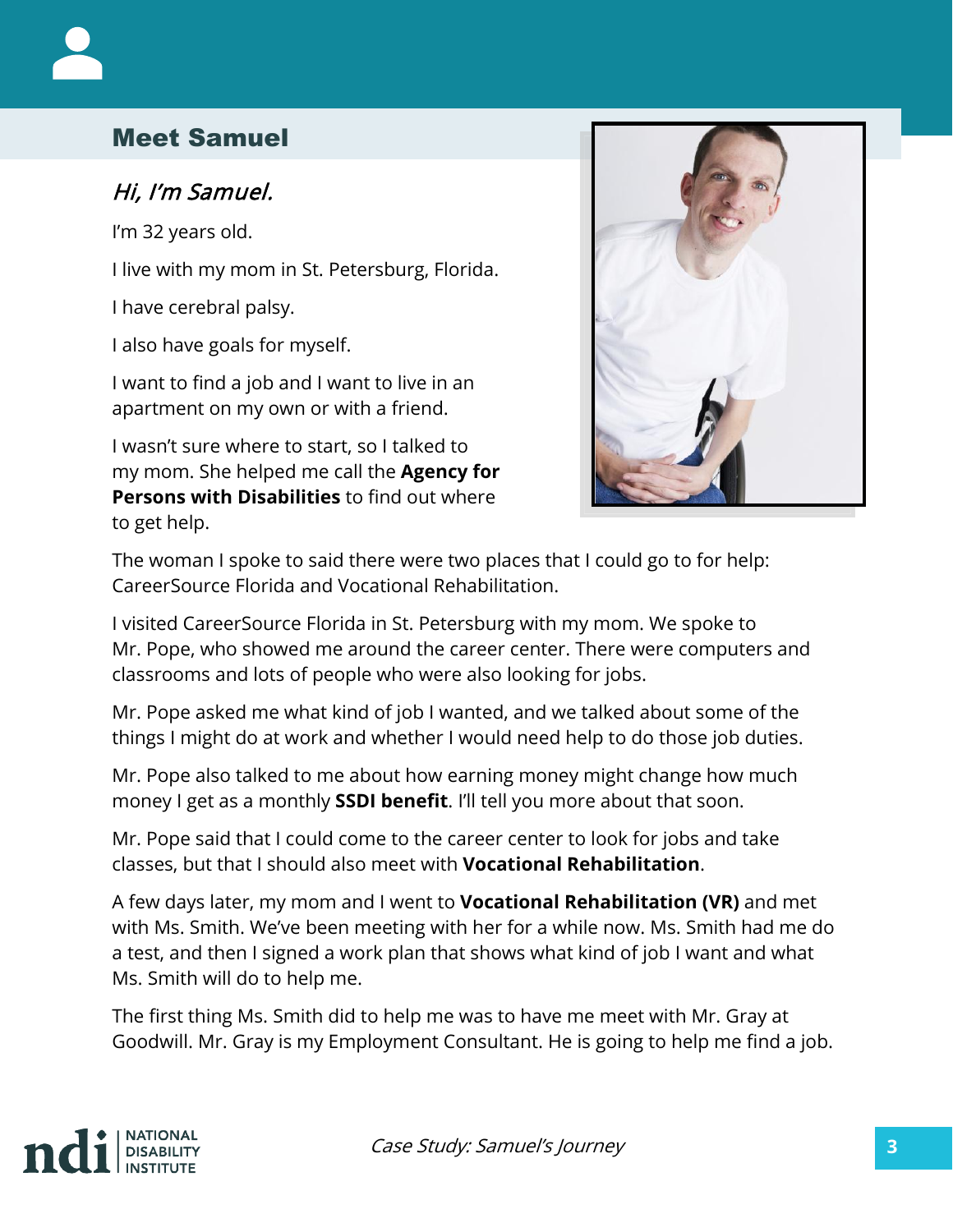

## Your Goals

# **Do you have a work goal? What is it?**

**Who is helping you?** 



Case Study: Samuel's Journey **4**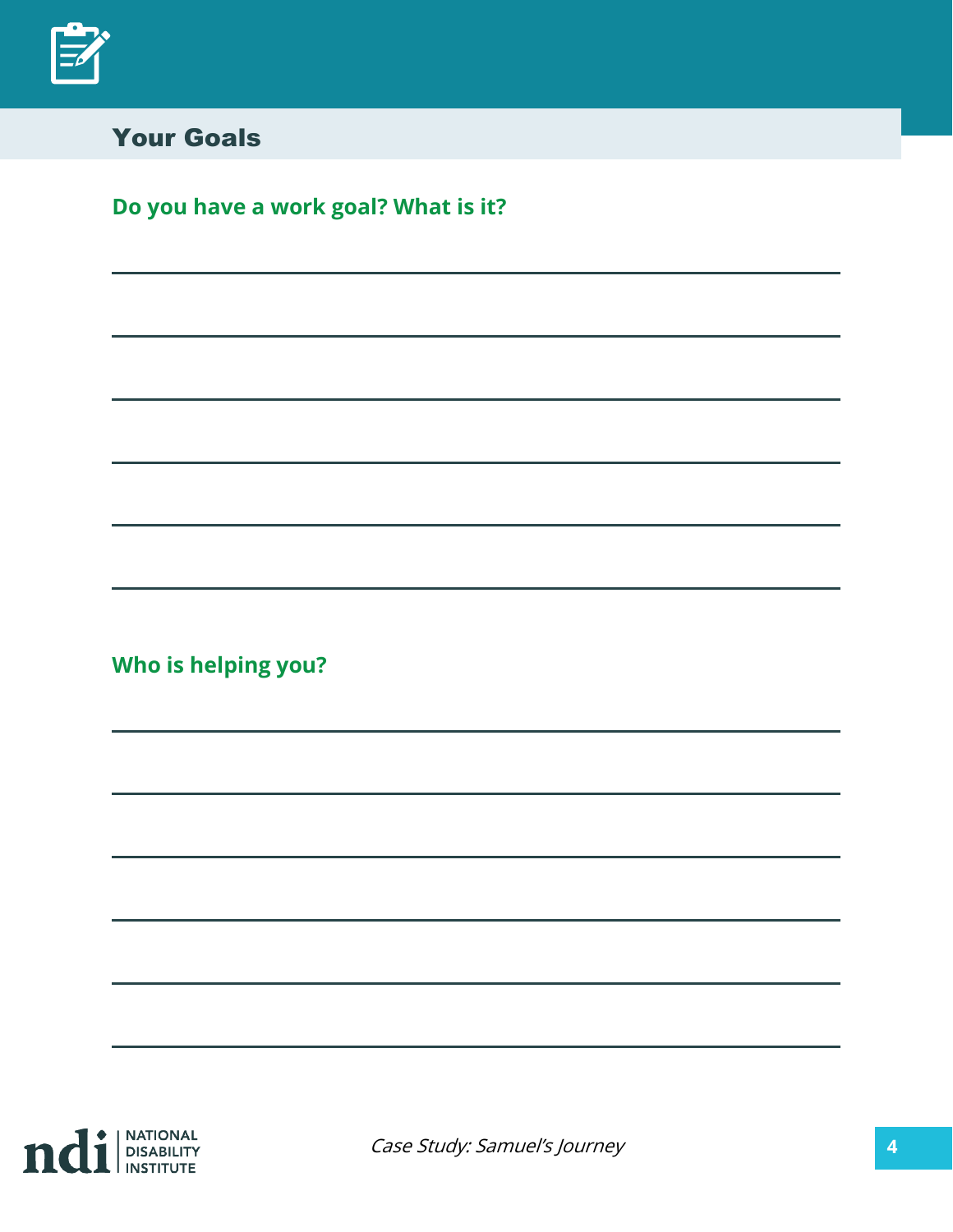

## Samuel's Benefits

Every month I receive an SSDI payment from the **Social Security Administration**. The money I get is called **Social Security Disability Insurance** or **SSDI**. I get this money because my dad, who passed away a few years ago, worked for a long time and because I had a disability since before I turned 22 years old. That benefit is called Childhood Disability Benefit (CDB).

Each month, the **Social Security Administration (SSA) deposits a check for** \$1400 into my bank account. I use this money to pay rent to my mom, to help buy groceries for the house, to pay transportation costs, to buy myself clothes, to buy other things I need and to do fun stuff. For the past year, I have also been saving money every month to move into my own apartment.

I go to see the doctor almost every month. I use my **Medicare** card. I have a **Medicare** card because I have been getting **SSDI** for over 24 months. I also use my **Medicare** card to get my prescriptions. Seeing the doctor and using my **Medicare**  card is important to me because it keeps me healthy.

When I first told my mom that I wanted to get a job, she got worried that if I earned money, I would lose **SSDI** and **Medicare**. This got me worried, too.

When I met with Mr. Pope at CareerSource Florida and Ms. Smith at **VR** and talked to Mr. Gray at Goodwill, I told them that I want to work but that I am worried about losing **SSDI** and **Medicare**. Mr. Pope explained some of the work rules to me. And when I signed my plan with **VR**, the plan said that I would meet with a benefits planner who would help me understand what will happen and what options I have now and in the future. Mr. Gray helped me make an appointment with a benefits planner. When I meet with her, I am going to ask her about working and what will happen to my **SSDI** and **Medicare**.

#### **Are you worried about losing your SSDI and Medicare? Why?**

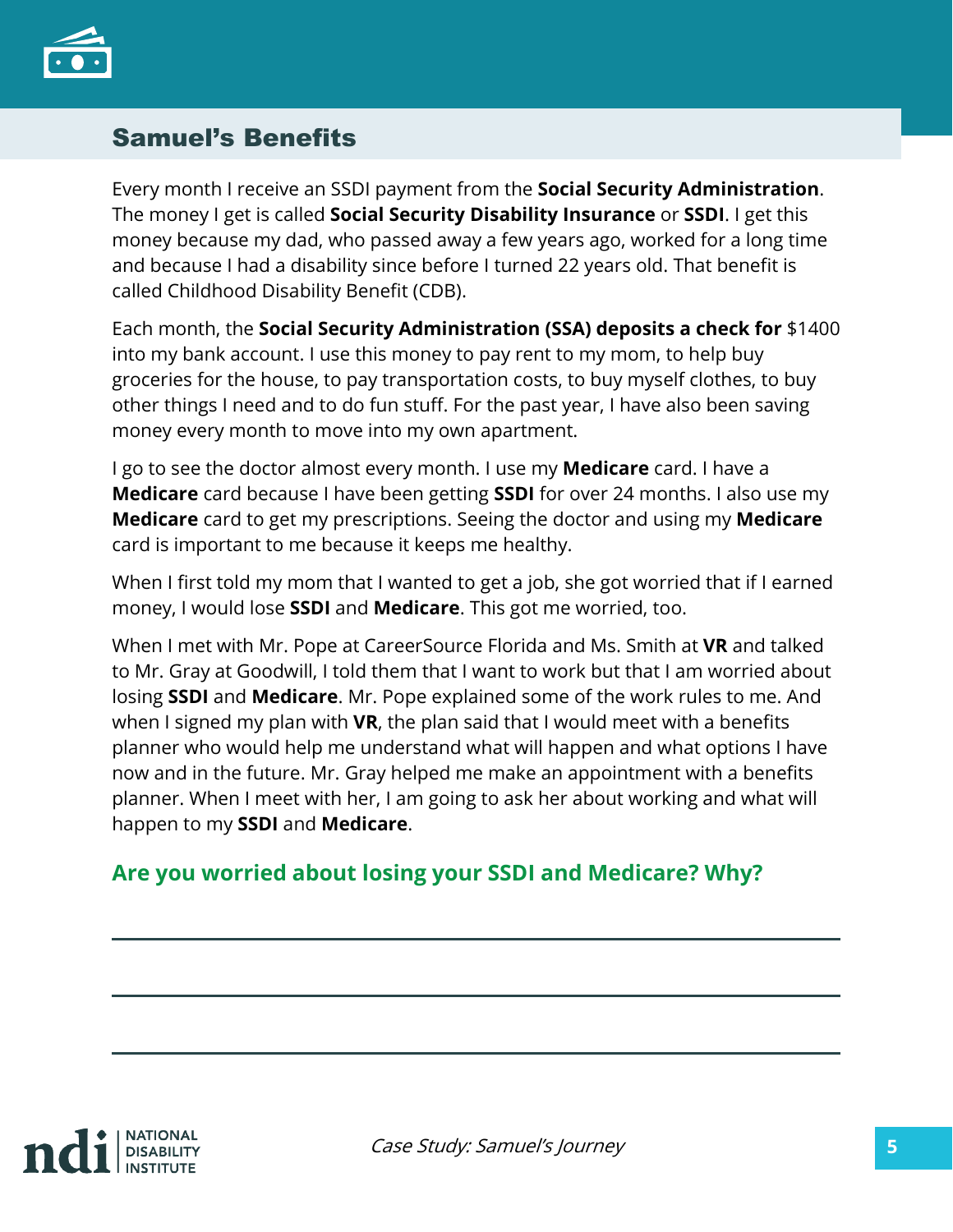

#### Samuel Found a Job!

I have an interview next week. The job is for office assistant in a small office. I will work 25 hours a week answering phones, filing, typing and helping the marketing director get ready for events.

I met with a benefits planner a few days ago to learn what happens to my **SSDI** and **Medicare** when I work and earn money. The woman I met with, Ms. Andrews, gave me a lot of information. Ms. Andrews is a benefits planner. She helps people like me understand what will happen to their **SSDI** and other public benefits when they go to work.

Ms. Andrews said that working will be a good thing for me, but that I need to pay attention to how much I am earning, the things I have to pay for to go to work because of my disability, who is helping me get to work and who is helping me at work.

If I get the job next week, I will be earning \$15 an hour and work 25 hours a week. I will earn \$1500 each month.

Ms. Andrews explained that I have nine months where I can earn any amount of money and still get all of my **SSDI** money. This is called a **Trial Work Period**.

I get nine months because I get **SSDI** and because I have not used any before. Social Security will count any month that I earn more than \$940\* (2021) as one of my nine months. If I get the job, I will be earning more than \$940\* a month, so I will be using up my nine months.

Ms. Andrews told me that using my nine free months isn't a bad thing. She said it is a good time to really see how much I can work. She said that because I can earn any amount of money, if I am given a chance to stay late or get more hours, I should take them so that I can see how much work my body and mind can do.

After I use my nine months, my **Trial Work Period** is over.

Ms. Andrews said that after the **Trial Work Period**, Social Security needs to know how much I earn each month, how much I pay for things that I need to go to work because of my disability, how much help I get to go to work and how much help I get at work. **Social Security** will take my earnings and subtract the amount I paid for the things that I need to go to work because of my disability and the amount of support I got to go to work and at work.

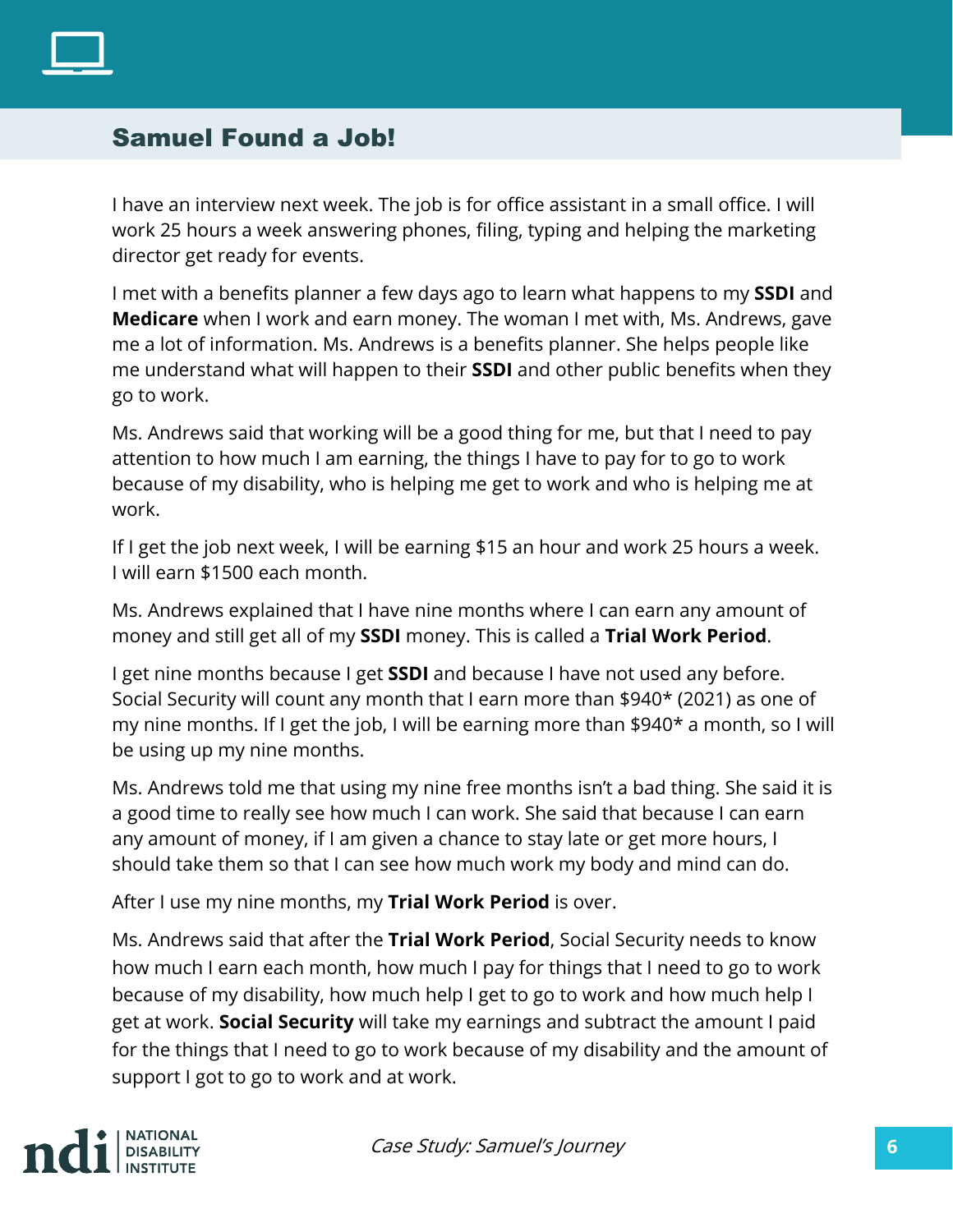If the total is less than \$1310\* (2021) per month, I will get my paychecks and my **SSDI**. If the total is more than \$1310\* per month, I will get my paychecks, but I won't get my **SSDI** after SSA pays me three more months of benefits.

Ms. Andrews said that I don't need to worry about my **Medicare**. She said that I will keep my **Medicare** for at least eight and a half years. My mom asked what happens after the eight and half years. Ms. Andrews said that I will be able to keep **Medicare,** but I will have to pay for it. She said it's called "Medicare for Persons with Disabilities Who Work" and it's in the Redbook.

Ms. Andrews asked me a lot of questions about the things I will pay for to go to work because of my disability.

She also asked me about the things I might need help with to go to work, things that I might need help with at work, including the help that Mr. Gray provides in finding a job and will give me when he is my job coach on the job.

We came up with this list:

- **1. Things Samuel will pay for to go to work because of his disability:**
	- Transportation (Bus) Cost: \$35 a month for a reduced-fare, monthly pass
	- Prescriptions Cost: \$50 a month
	- Doctor Visits (Physical Therapist) Cost: \$50 a month

**Total:** \$135 per month

#### **2. Things Samuel might need help with to go to work:**

• Help finding a job

**Value:** To Be Determined with Social Security

#### **3. Things Samuel might need help with at work:**

• Learning my new job

**Who will help:** Job Coach

**For how many hours?** Five hours per week.

**Total:** \$400 per month

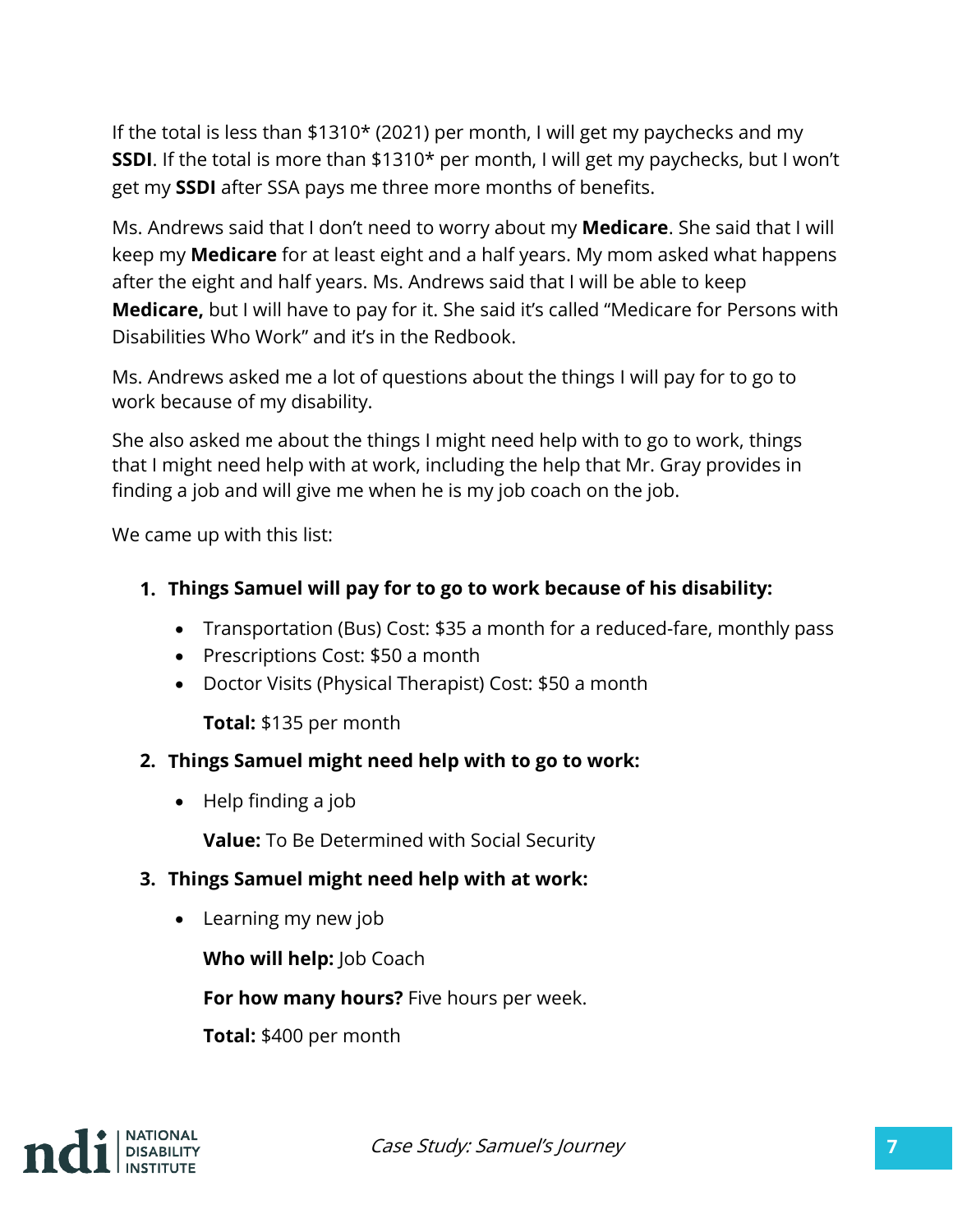Ms. Andrews explained that SSA will deduct some or all of the things we listed from my earnings. She told me and my mom to make a list like the one above every time I get a paycheck. She said I should keep the list with the paycheck so I that will have a way of remembering what I paid for and the help I got.

Ms. Andrews also told me to keep receipts for the things I buy and put the receipts in with the paystub and the list. She said that Social Security will ask me about the things I bought and the help I got and I will need a way to remember.

Ms. Andrews said that usually when someone earns over \$1,310\* per month at work, they can keep their paychecks but not their **SSDI**.

But, because I need all of the things we listed, Social Security will deduct the totals from my gross monthly earnings—that's before they take out taxes.

Even though I will get \$1500 in my paychecks, Social Security will count my earnings as \$965 per month. \$965 is less than \$1310\*, so I will get my paychecks and my **SSDI**.

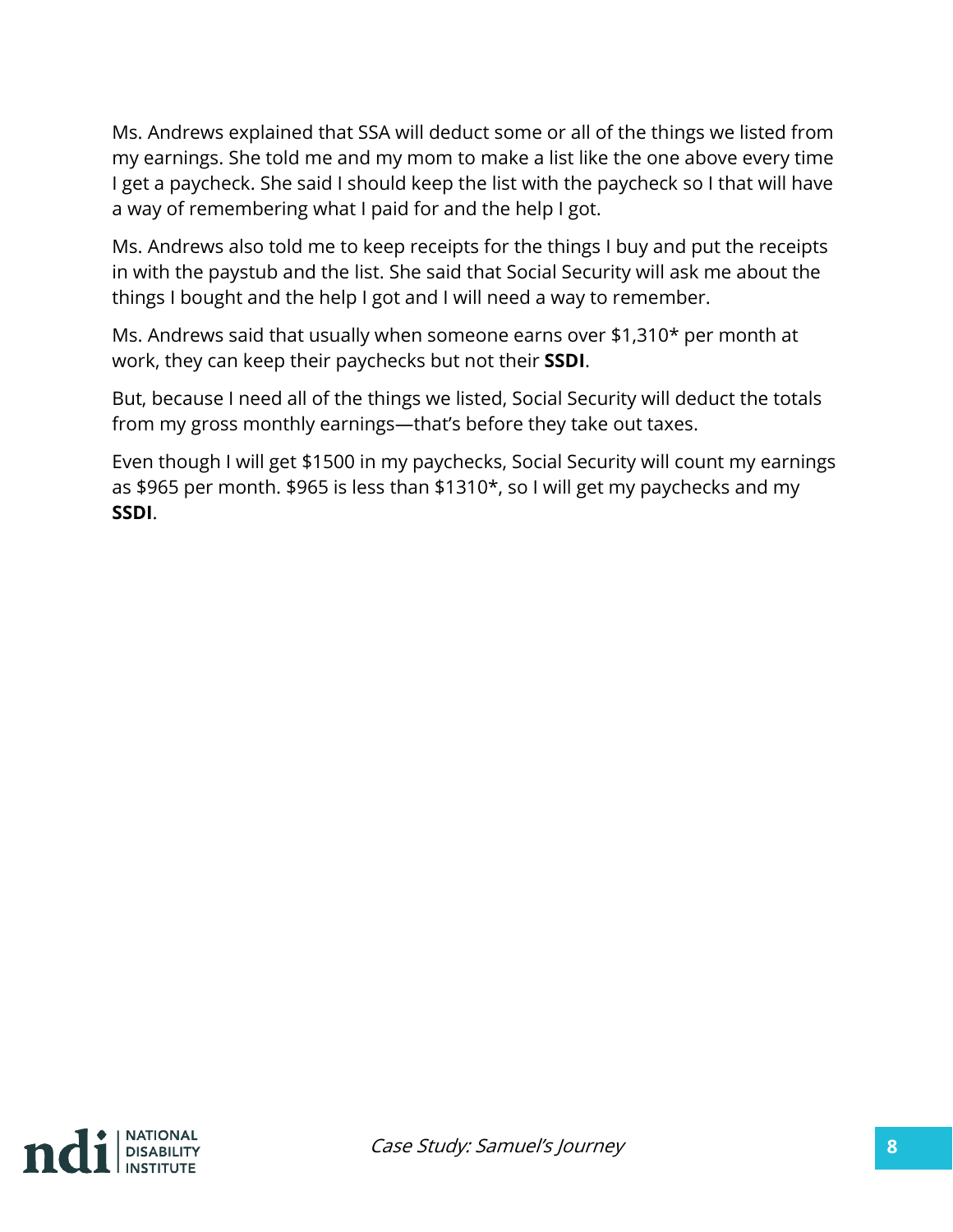# Your Earnings Goals

#### **How much will you earn each month?**

| How many hours do you want to work each day? | Hours          |
|----------------------------------------------|----------------|
| How many days do you want to work each week? | Days           |
| How much do you want to earn per hour?       | <b>Dollars</b> |

**Multiply hours x days x dollars x 4.2 = \_\_\_\_\_\_\_\_\_\_\_\_ Gross monthly earnings**

## **What are things you will pay for to go to work because of your disability?**

| Cost: \$      |  |
|---------------|--|
|               |  |
| Cost: \$      |  |
|               |  |
| Cost: \$      |  |
|               |  |
|               |  |
|               |  |
| $I$ beatlands |  |

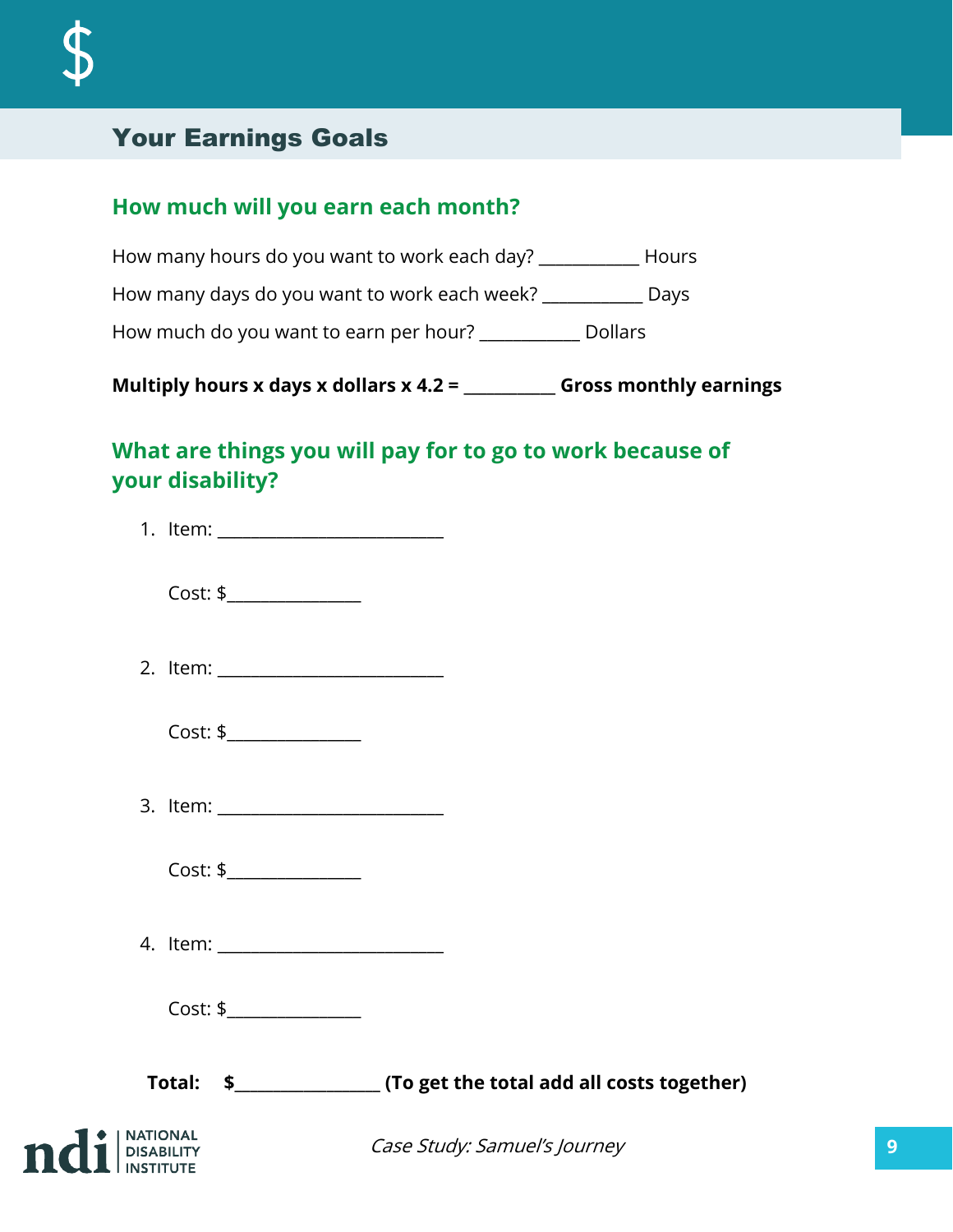## Identifying Your Supports and Needs

#### **What are things you might need help with to go to work?**

1. **I will need help with:**

**Who will help you?**

**What is the value of their help?**

(You, your parents or your supports can get more information on the value of this help by reading **Module 5** of The Changing Face of Benefits.)

**I will need help with:** 2.

**Who will help you?**

**What is the value of their help?**

**I will need help with:** 3.

**Who will help you?**

**What is the value of their help?**

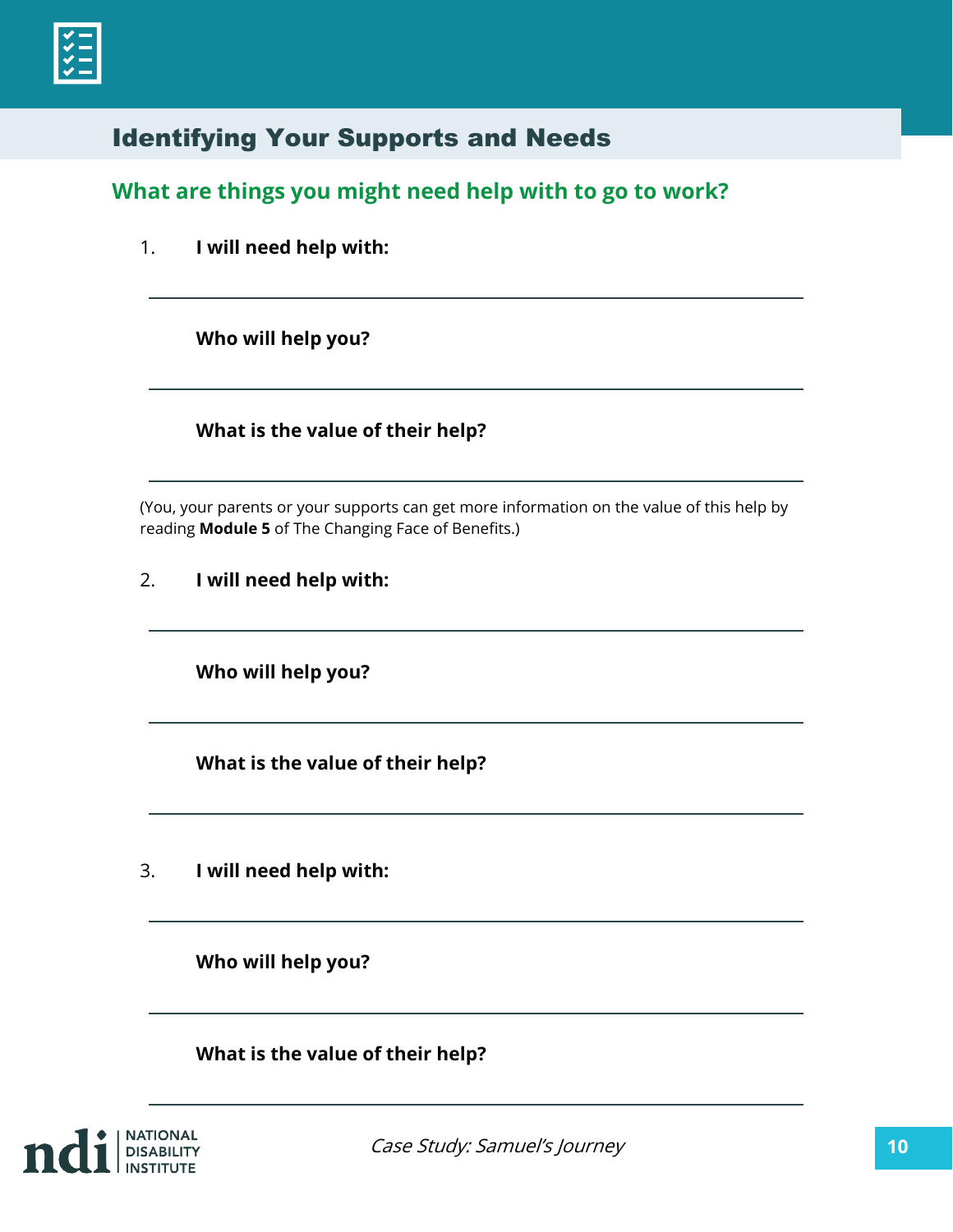**What are things you might need help with at work?**

1. **I will need help with:**

**Who will help you?**

**What is the value of their help?**

2. **I will need help with:**

**Who will help you?**

**What is the value of their help?**

3. **I will need help with:**

**Who will help you?**

**What is the value of their help?**

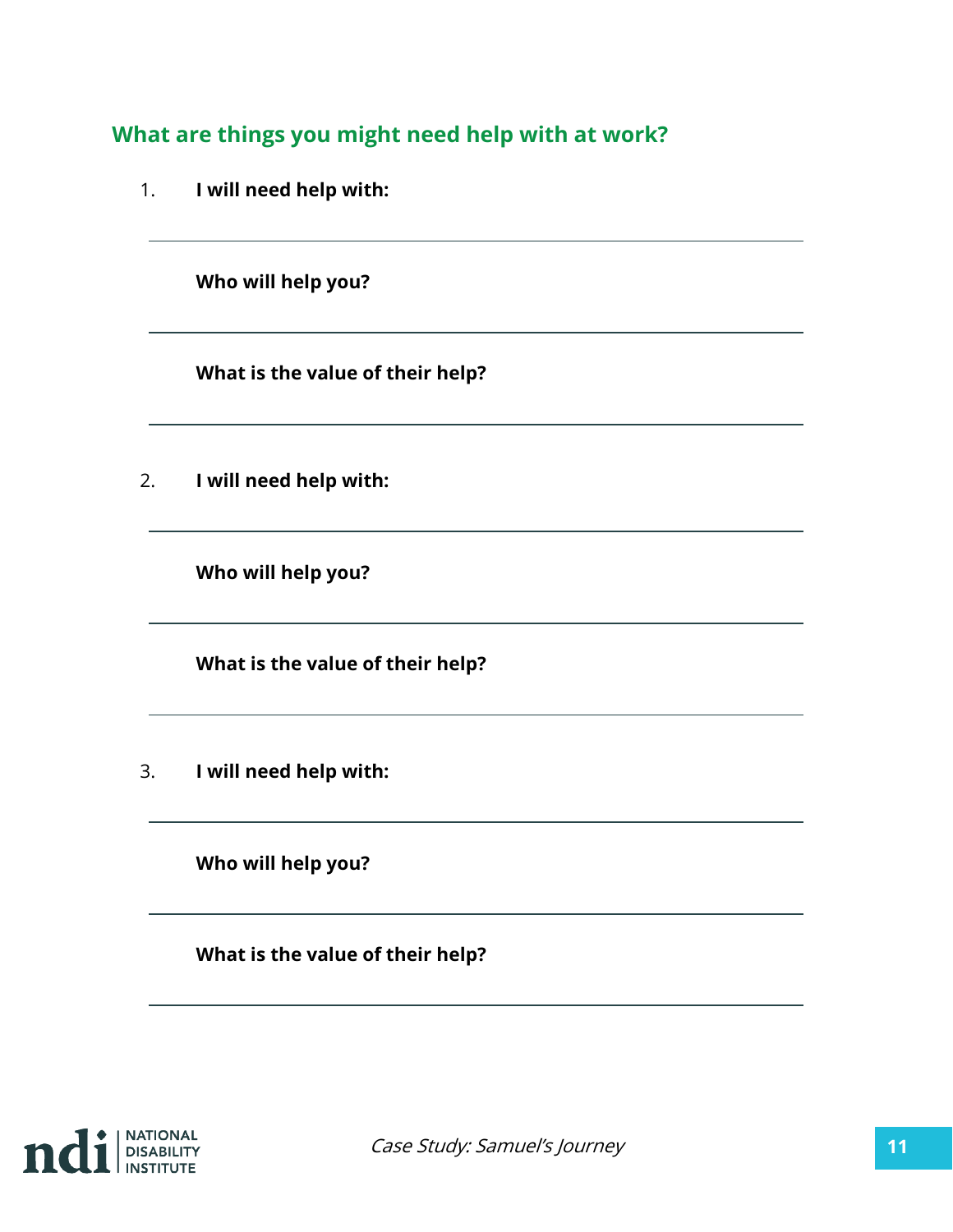

#### Samuel Got the Job!

I am now an Office Assistant at Lewis and Clark Marketing. I love my job and feel proud that I am doing a good job at work.

I met with Ms. Andrews again when I got my first paycheck. She congratulated me on getting the job. I told her I am working 25 hours a week and staying late on the days that I am asked to stay to help prepare for events.

Ms. Andrews and I called SSA together to make a telephone appointment with an SSA Claims Representative so that I could report my earnings to SSA.

We brought the following things with us to the meeting at the local SSA office:

- 1. My paystubs
- 2. My receipts for the bus, my prescriptions and my doctor's visits
- 3. The list of the supports I received to go to work and at work; this includes information about job coaching
- 4. My Employment Plan with VR.

The Claims Representative, Mr. Jones, told me to send him copies of my paystubs and the list I make each month along with any receipts. Mr. Jones needs these copies by the 10<sup>th</sup>, so I will mail them on the third day of each month.

Ms. Andrews reminded me to keep a copy of everything I send SSA because things can get lost in the mail. She also told me to call her if I needed help with anything or if I had questions or if I had a chance to earn more money.

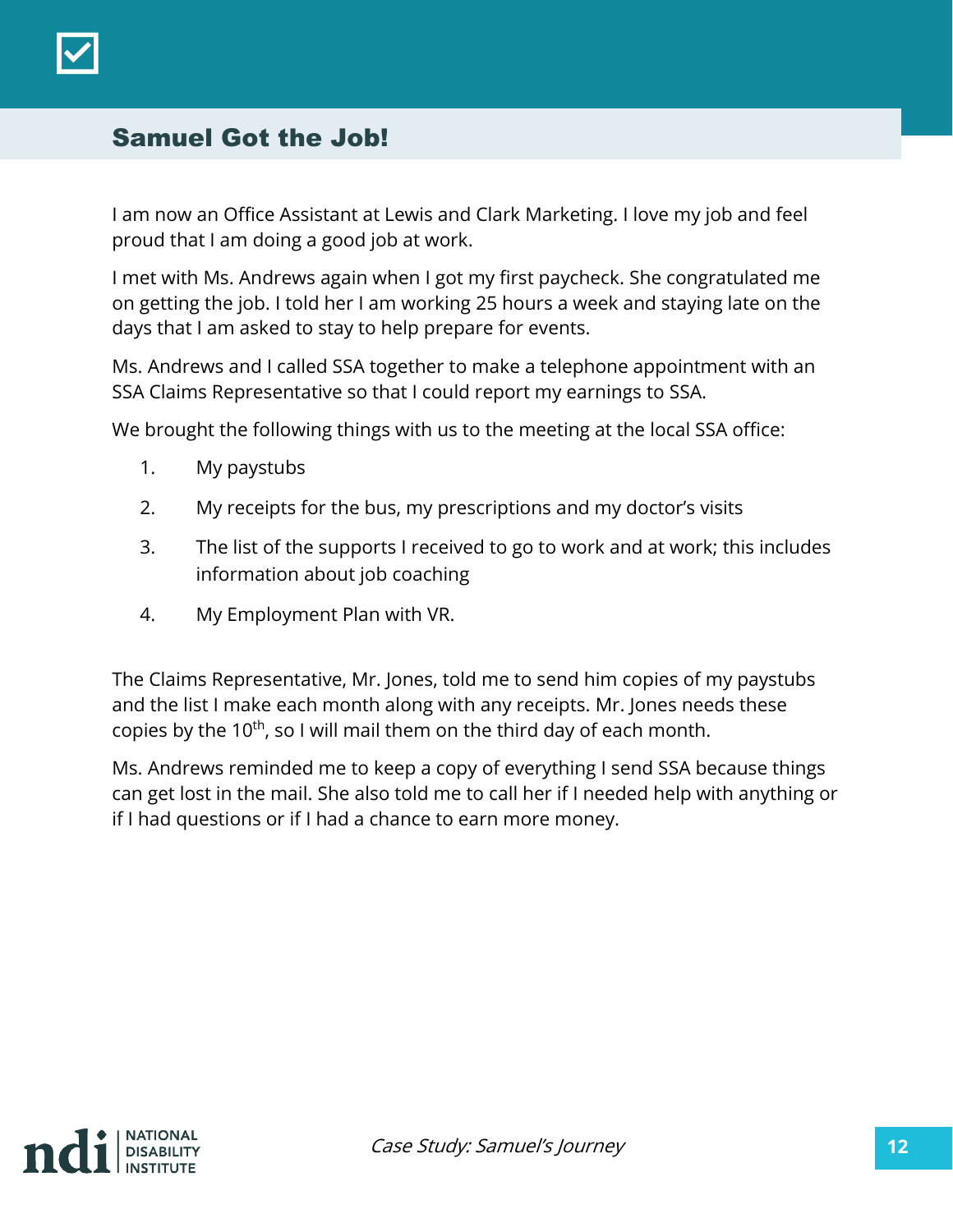## Samuel Achieved One of His Goals!

I'm Samuel.

I am 32 years old.

I live with my mom in St. Petersburg, Florida. I have cerebral palsy.

I also have goals for myself.

When we first met, I wanted to find a job and to live in an apartment on my own or with a friend. I achieved one of my goals. I now have a job.

Thanks to help from Mr. Pope at **CareerSource Florida** for taking the lead and helping me to navigate the paths I needed to follow to meet my career goals.

And thanks to **Vocational Rehabilitation** and Mr. Gray at Goodwill, I have a job that I like and I do well. And thanks to Ms. Andrews, I got good information about what happens to my **SSDI** and **Medicare** when I work. That made my mom and I feel a lot better.

Now that I am working, I am able to save a lot more money each month to achieve my next goal, to live in an apartment on my own or with a friend. I opened a Florida United ABLE account and save my money there because it grows tax free.

I'm also working on a third goal, to buy my own home.

This is a big goal, but I enrolled to open an **ABLE United** account. I save money into my free account and I plan to use my ABLE savings to buy a house someday.

I have a lot of steps to finish before I can own a home. I have to take a **financial education** class, meet with a credit counselor to learn about my credit, meet with the first-time home buyer program and, of course, find a home or condo to buy.

Having a job makes me think I can do anything.

Good luck reaching your goal. I know you can do it, too!

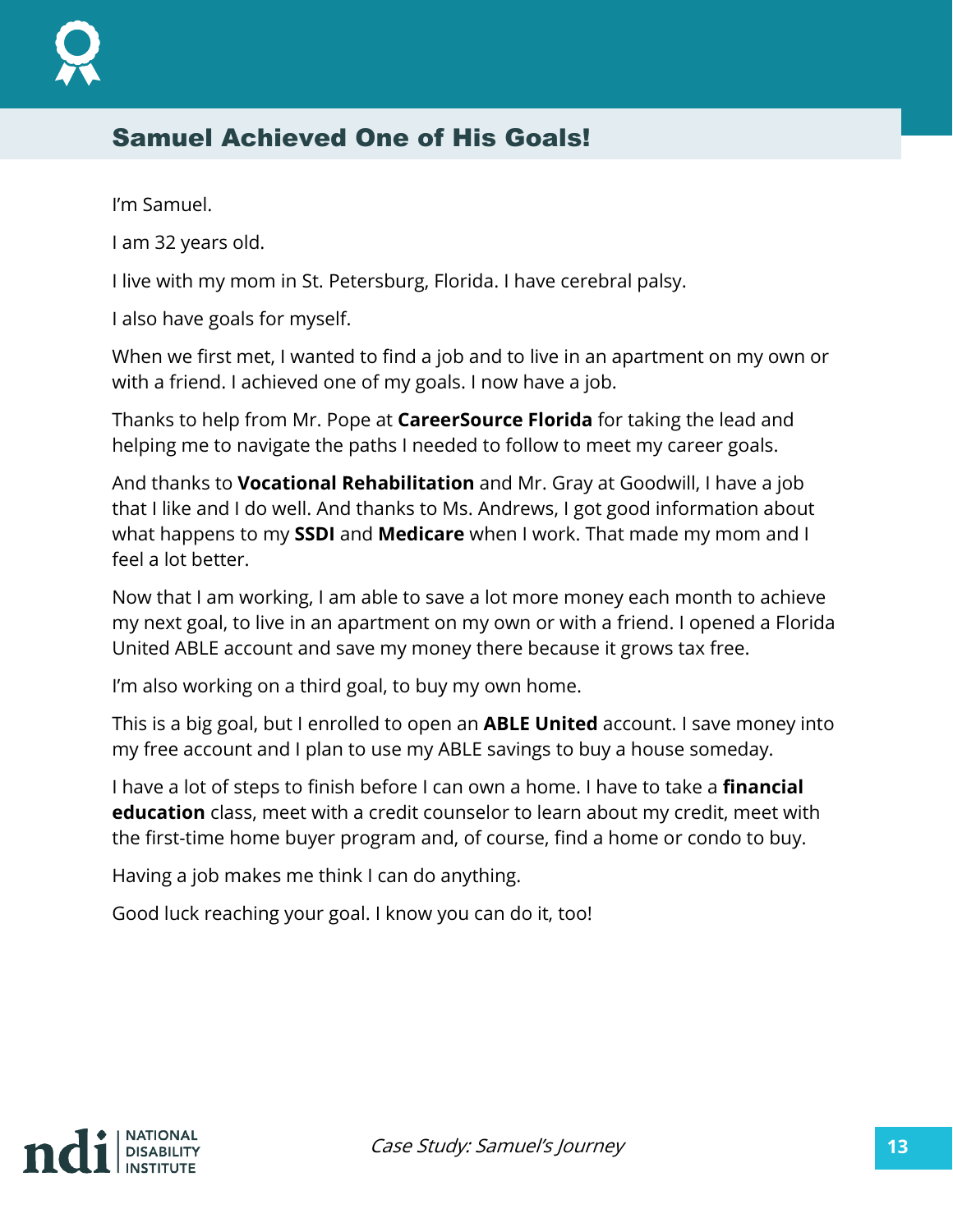

## Key Words

#### **ABLE United**

Florida's ABLE plan that allows some people with disabilities to save and invest their money without impacting means-tested benefits so that they can pay for qualified disability expenses. **[www.ableunited.com/](https://www.ableunited.com/)**

#### **APD (Agency for Persons with Disabilities)**

Agency that helps people who have developmental disabilities get the services they need under the Developmental Disability Medicaid Waiver.

#### **Benefit**

Monthly payments and/or health insurance (Medicare or Medicaid).

#### **CareerSource Florida**

An agency that helps anyone train for a job, find a job and keep a job.

#### **CDB (Childhood Disability Benefit)**

A person who gets SSDI because they became disabled before age 22, they are not legally married (being married to another CDB is allowed) and their parent is deceased (dead), disabled or retired and paid enough in FICA taxes.

#### **Financial Education**

Classes people take to learn how to make good choices with their money, to save money and to know where to go for help with money questions.

#### **Gross Income**

The amount of money you earn at work before you pay taxes.